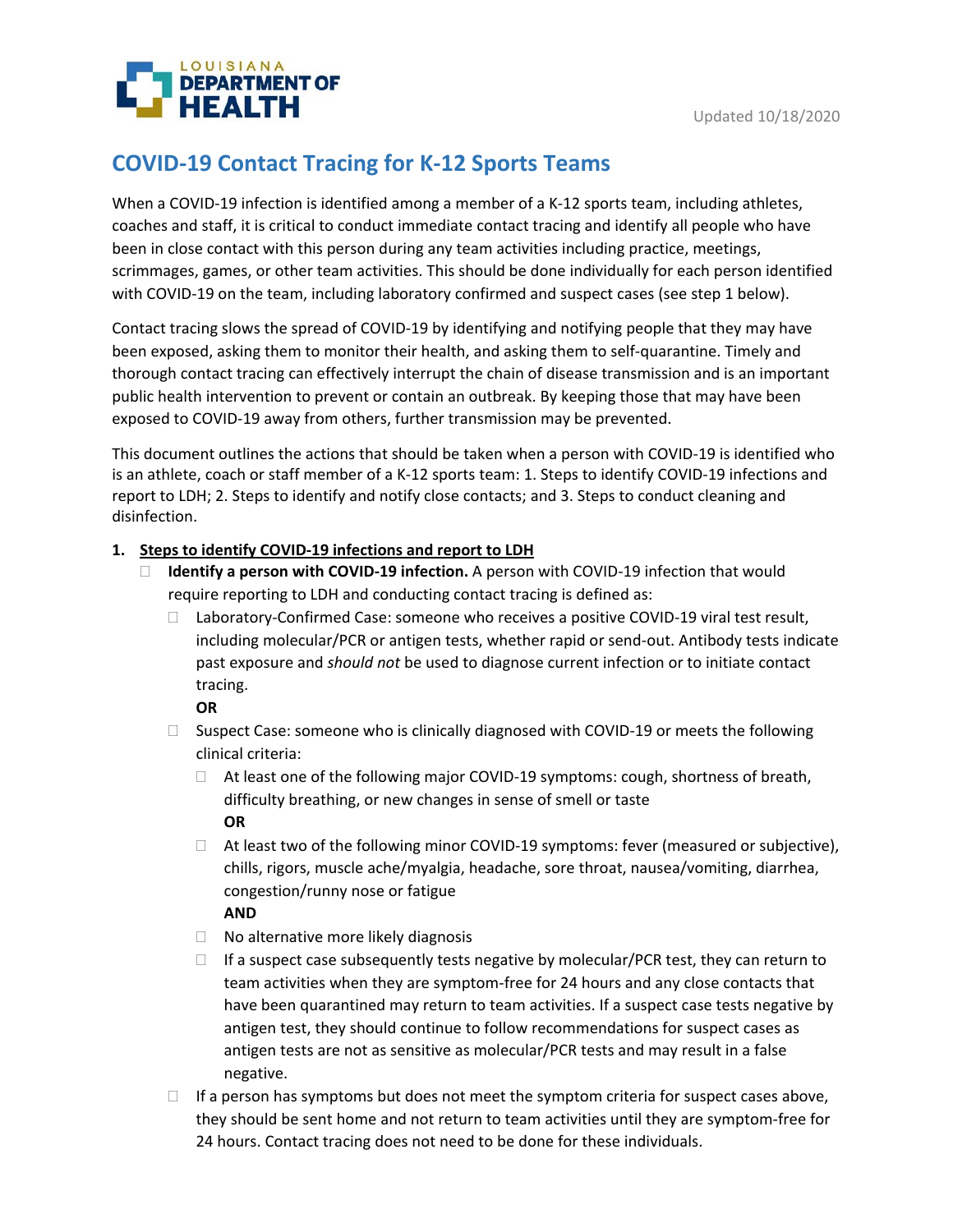

- **Isolate and send the person home immediately.** They should not return to practice, meetings, scrimmages, games, or any other team activities until the following "end of self-isolation criteria" are met:
	- $\Box$  For a person with ANY symptom(s):
		- At least 10 days have passed since symptoms first appeared **AND**
		- $\Box$  At least 24 hours have passed since the resolution of fever without the use of fever reducing medications **AND**
		- $\Box$  Other symptoms (e.g., cough, shortness of breath) have improved.
	- $\Box$  For a person who remained asymptomatic (i.e., never had any symptoms):
		- $\Box$  At least 10 days have passed since positive test collection date.
- **Report all confirmed and suspect cases to Louisiana Office of Public Health (OPH) through your school's reporting point of contact using the online School COVID-19 Reporting Portal.** If you have questions, contac[t schoolcovidreporting@la.gov.](mailto:schoolcovidreporting@la.gov) [Regional OPH Offices](https://ldh.la.gov/index.cfm/directory/category/13) are available to provide consultation and recommendations upon request.

#### **2. Steps to identify and notify close contacts of persons identified as having COVID-19 infection**

- **Determine who has been in close contact during team activities with suspect and confirmed COVID-19 cases during their infectious period**.
	- $\Box$  Close contact is defined as
		- being within 6 feet of an infected person for at least 15 minutes **OR**
		- $\Box$  having direct contact with an infected person including touching (including tackling, blocking, defending, etc), hugging, kissing, or sharing eating or drinking utensils; or if an infected person sneezed, coughed, or somehow got respiratory droplets on another person
		- $\Box$  Additional factors to consider for determining risk of transmission include:
			- **If the sport is played indoors or outdoors the likelihood of transmission is higher** indoors
			- The size of the arena and physical closeness of players a smaller arena and/or sports where players are in closer proximity may increase likelihood of transmission
			- The type of contact that occurs during practice, scrimmages and games. For example, tackling, blocking, and defending would all be considered close contact.
	- $\Box$  The infectious period includes the 48 hours before the day the person became sick (or the 48 hours before specimen collection if asymptomatic) until the person was isolated.
	- $\Box$  Use of face coverings, face shields and plastic dividers are not considered in determining close contacts, though they do reduce the risk of transmission.
	- $\Box$  If a close contact is identified who was diagnosed with COVID-19 by a positive molecular/PCR test (not an antigen or antibody test) within the last 90 days and
		- $\Box$  they do not have symptoms, they do not need to quarantine unless symptoms develop.
		- $\Box$  they do have symptoms, they should self-quarantine immediately for 14 days and consult with a medical provider to determine if they may have been re-infected with COVID-19 or if symptoms are caused by something else.